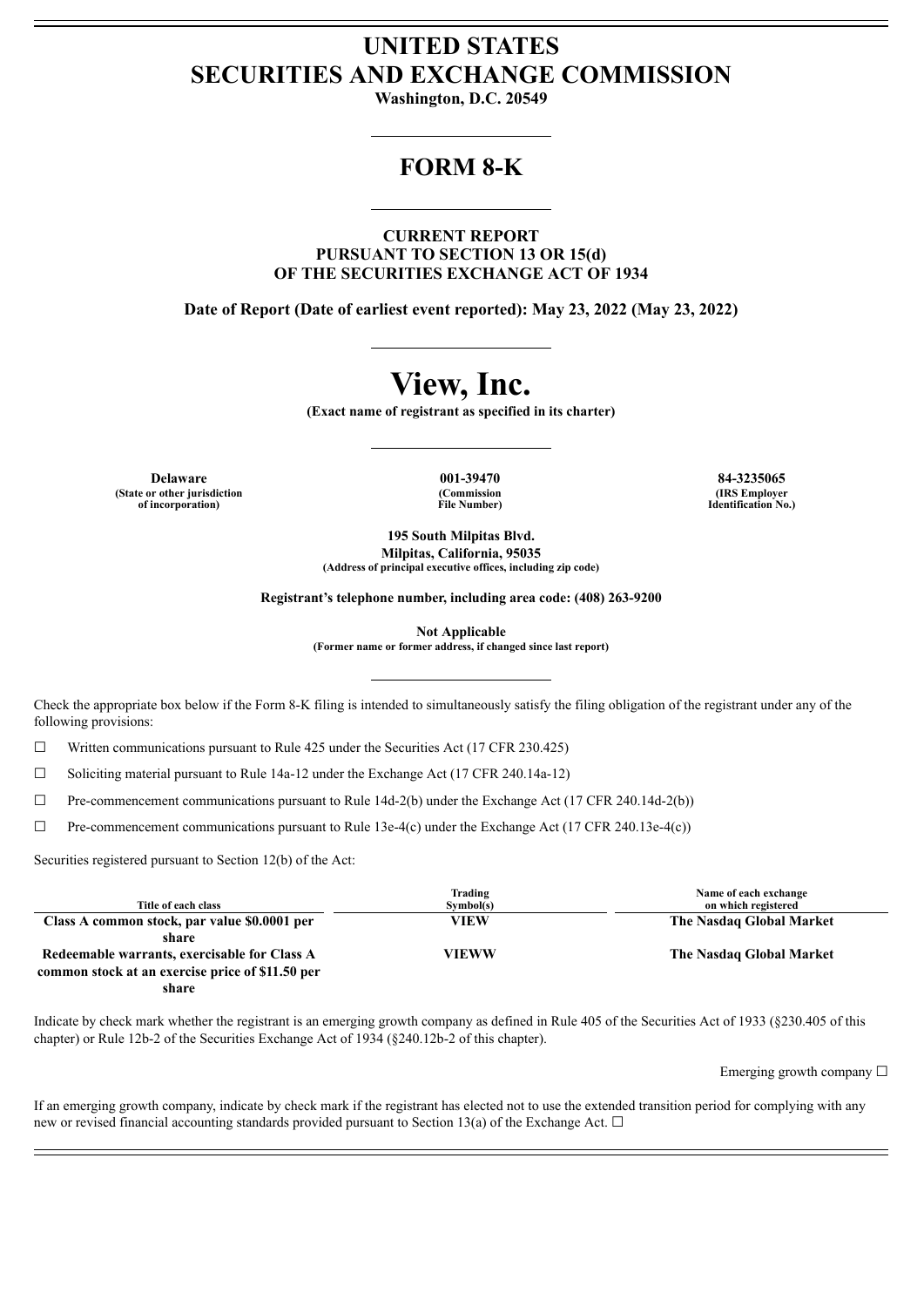# **Item 7.01 Regulation FD Disclosure.**

On May 23, 2022, View, Inc. ("View") issued a press release, a copy of which is attached hereto as Exhibit 99.1 (the "Press Release"). All of the information in the Press Release is incorporated by reference herein. All of the information in the Press Release is being furnished rather than "filed" for purposes of Section 18 of the Securities Exchange Act of 1934, as amended (the "Exchange Act"), and shall not be incorporated by reference into any filing under the Securities Act of 1933, as amended, or the Exchange Act, except as shall be expressly set forth by specific reference in such a filing.

# **Item 8.01 Other Events.**

The information disclosed under Item 7.01 of this Current Report on Form 8-K is incorporated by reference into this Item 8.01 to the extent required herein.

# **Forward-Looking Statements**

This Current Report on Form 8-K and certain other materials View files with the U.S. Securities and Exchange Commission (the "SEC"), as well as information included in oral statements or other written statements made or to be made by View, other than statements of historical fact, contain certain forward-looking statements within the meaning of the Private Securities Litigation Reform Act of 1995, as amended. These forward-looking statements are based on current expectations, estimates, assumptions, projections, and management's beliefs, that are subject to change. There can be no assurance that these forward-looking statements will be achieved; these statements are not guarantees of future performance and are subject to certain risks, uncertainties and other factors, many of which are beyond View's control and are difficult to predict. Therefore, actual outcomes and results may differ materially from what is expressed or forecasted in such forward-looking statements. View's business is subject to a number of risks which are described more fully in View's definitive proxy statement filed with the SEC on February 16, 2021, as supplemented on February 23, 2021, which is incorporated by reference into its Current Report on Form 8-K filed on March 12, 2021. View undertakes no obligation to update forward-looking statements to reflect events or circumstances after the date hereof.

# **Item 9.01 Financial Statements and Exhibits.**

(d) Exhibits.

99.1 Press [Release,](#page-3-0) dated May 23, 2022

104 Cover Page Interactive Data File (embedded within the Inline XBRL document)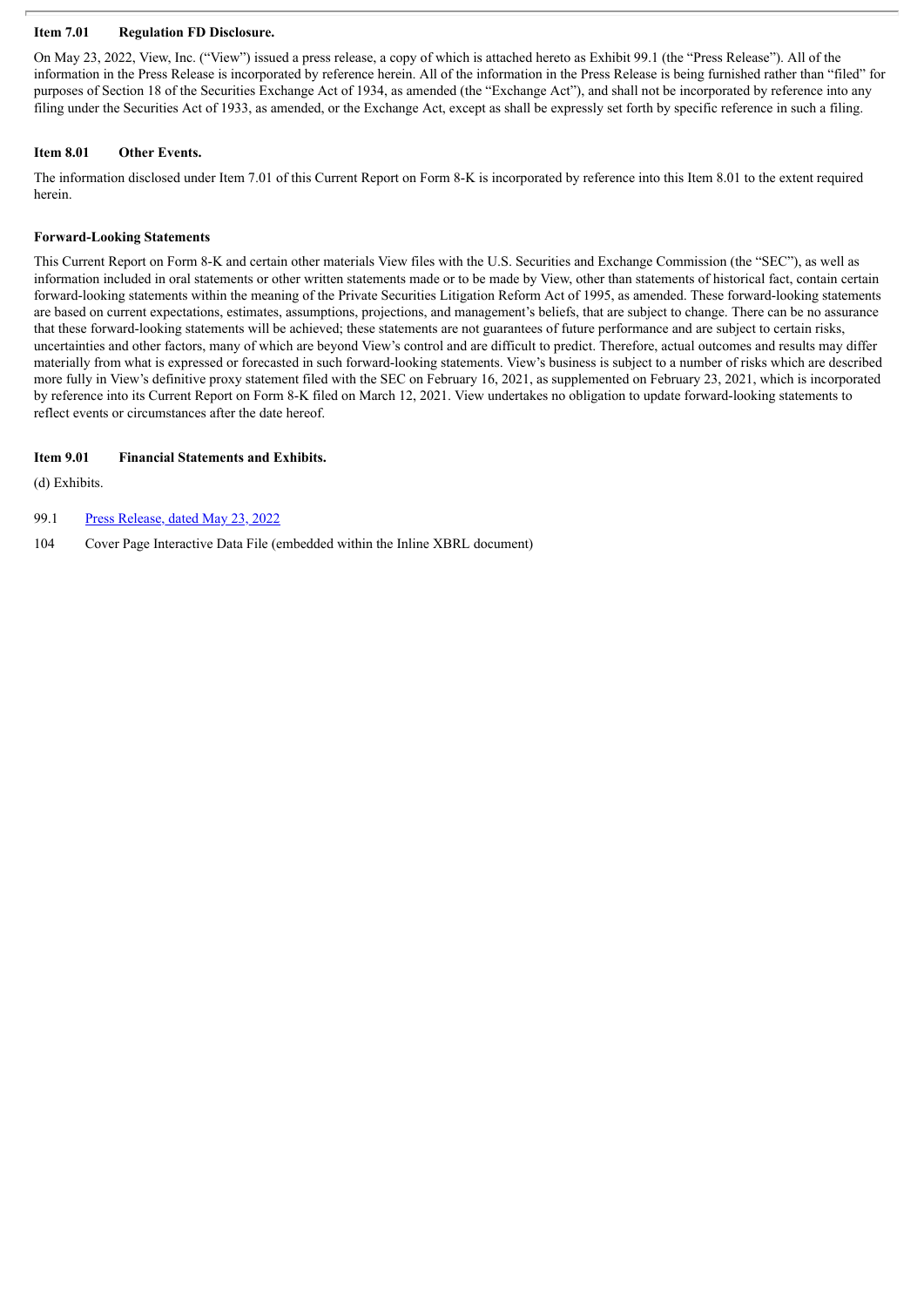**SIGNATURE**

Pursuant to the requirements of the Securities Exchange Act of 1934, the registrant has duly caused this report to be signed on its behalf by the undersigned hereunto duly authorized.

# **VIEW, INC.**

By: /s/ Bill Krause

Name: Bill Krause Title: Chief Legal Officer

Dated: May 23, 2022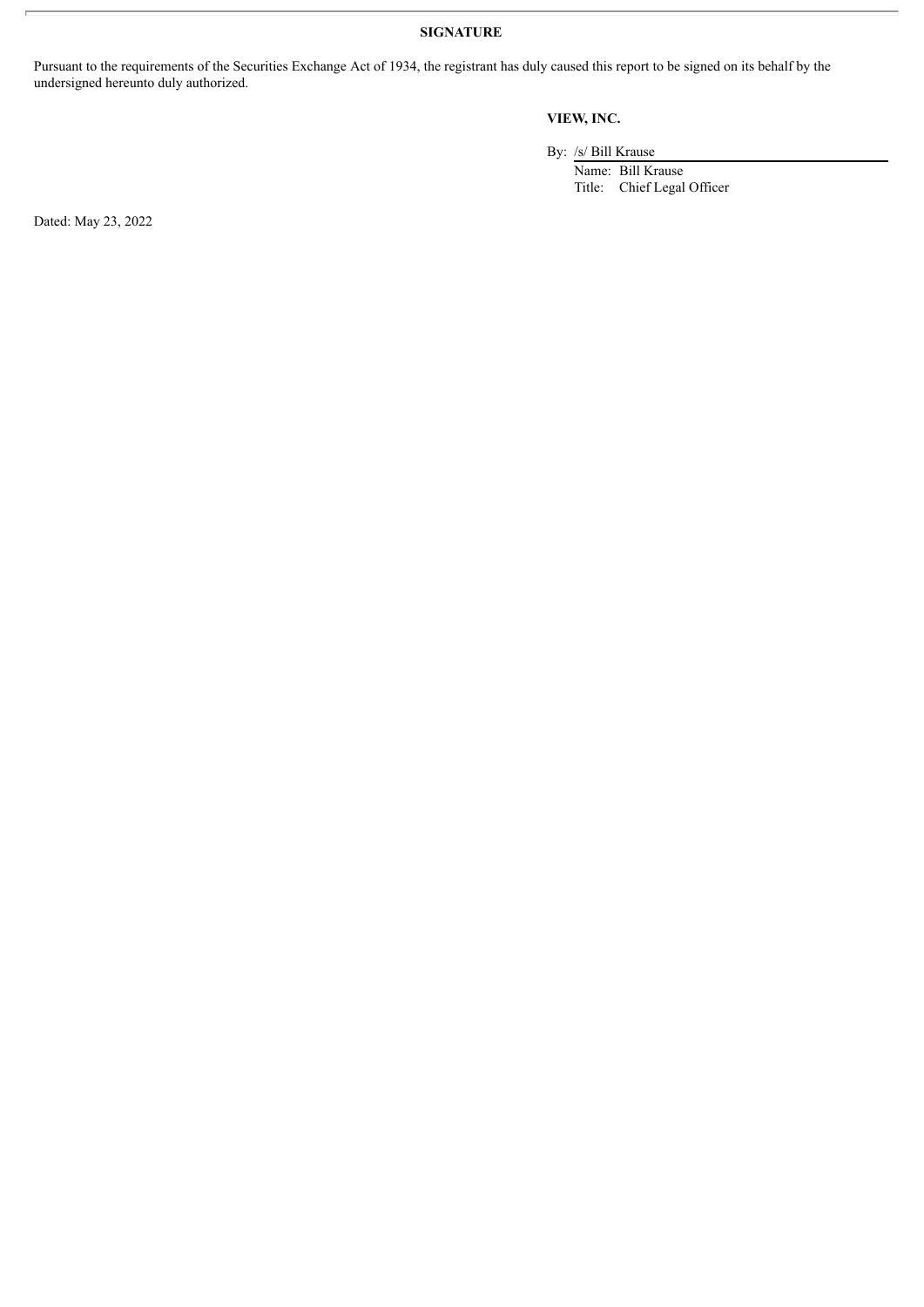

# **View Announces Earnings Date for Tuesday, May 31st, 2022**

<span id="page-3-0"></span>MILPITAS, Calif. – May 23, 2022 – View, Inc. (Nasdaq: VIEW) ("View" or the "Company"), the leader in smart building technologies, today announced that the Company plans to report 2021 financial results and prior periods after the market close on Tuesday, May 31st, 2022.

View will host a conference call to discuss its results at 2:00 p.m. Pacific Time / 5:00 p.m. Eastern Time the same day. The live webcast of the call can be accessed at the View Investor Relations website at https://investors.view.com, along with the Company's earnings press release.

The U.S. dial-in for the call is 1-877-524-8416 (1-412-902-1028 for non-U.S. callers). Callers should ask to join the View, Inc. call. A replay of the conference call will be available for 1 week after the call, while an archived version of the webcast will be available on the View Investor Relations website for 90 days. The U.S. dial-in for the conference call replay is 1-877-660-6853 (1-201-612-7415 for non-U.S. callers). The replay access code is 13730246.

#### **Forward-Looking Statements**

This press release and certain materials View files with the U.S. Securities and Exchange Commission (the "SEC"), as well as information included in oral statements or other written statements made or to be made by View, other than statements of historical fact, contain certain forward-looking statements within the meaning of the Private Securities Litigation Reform Act of 1995, as amended. These forward-looking statements are based on current expectations, estimates, assumptions, projections, and management's beliefs, that are subject to change. There can be no assurance that these forward-looking statements will be achieved; these statements are not guarantees of future performance and are subject to certain risks, uncertainties, and other factors, many of which are beyond View's control and are difficult to predict. Therefore, actual outcomes and results may differ materially from what is expressed or forecasted in such forward-looking statements. View's business is subject to a number of risks which are described more fully in View's definitive proxy statement filed with the SEC on February 16, 2021, as supplemented on February 23, 2021, which is incorporated by reference into its Current Report on Form 8-K filed on March 12, 2021. View undertakes no obligation to update forward-looking statements to reflect events or circumstances after the date hereof.

#### **About View**

View is the leader in smart building technologies that transform buildings to improve human health and experience, reduce energy consumption and carbon emissions, and generate additional revenue for building owners. View Smart Windows use artificial intelligence to automatically adjust in response to the sun, eliminating the need for blinds and increasing